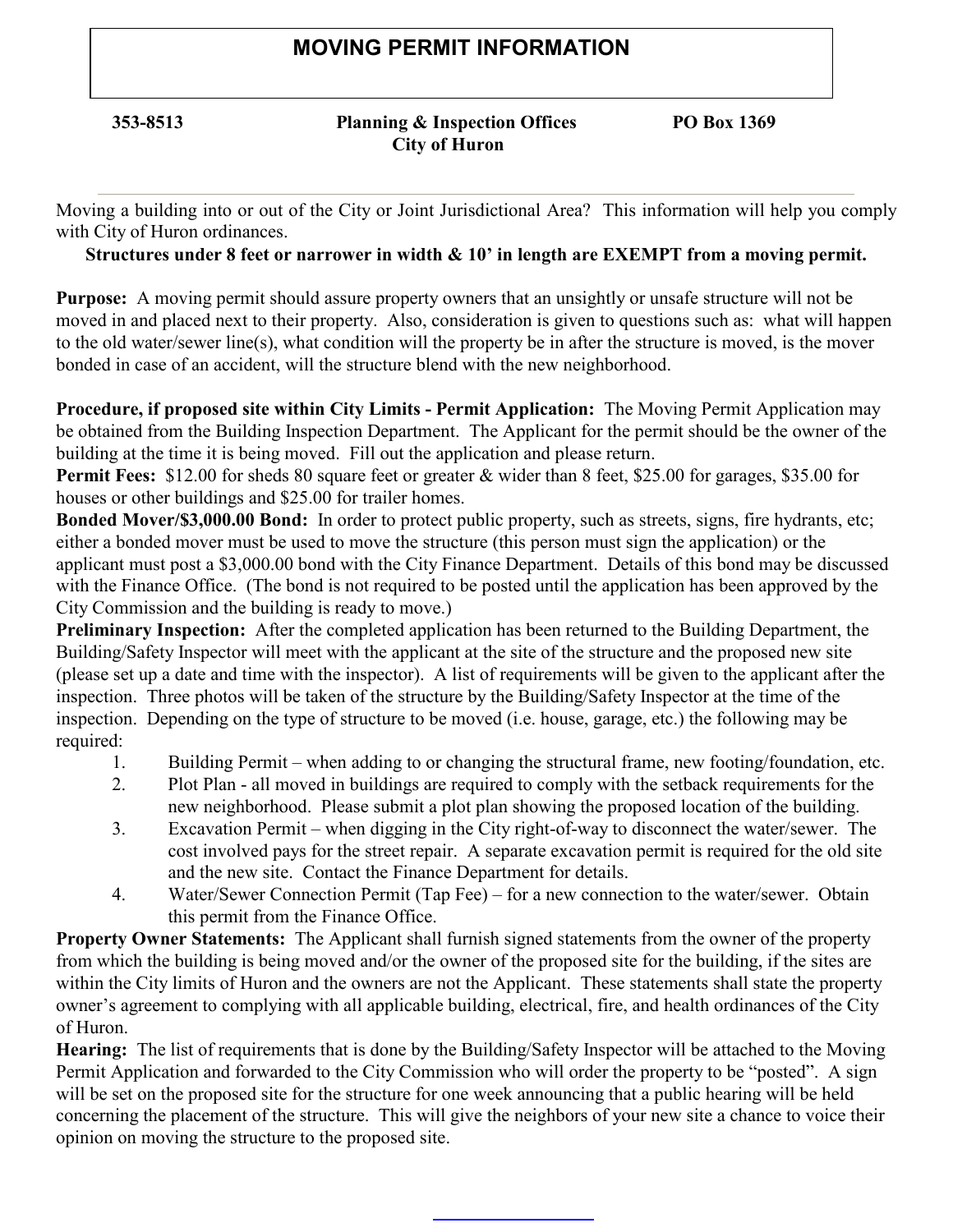Approved Application: Once the Moving Permit Application has been approved by the City Commission the applicant must:

- 1. Obtain the moving route from the City Engineer.
- 2. Call the 1-800 One Call for locating all underground utilities.
- 3. Notify City Police Department, Highway Patrol, State Highway Department, and/or County Sheriff depending on the route taken. This is necessary for traffic control (i.e. emergency vehicles, funeral processions, another oversized load that is going on at the same time on the same road).
- 4. Obtain the Moving Permit from the Building Department.
- 5. Obtain any other permits that are applicable.

## Leveling: The City requires that when a building is razed or moved that the lot be leveled and left in a manner that can be easily mowed and kept clean.

# Procedure, if proposed site outside of City Limits

- 1. Permit Application
- 2. Bonded Mover/\$3,000.00 bond
- 3. Property Owner Statement
- 4. Moving Route from City Engineer
- 5. 1-800 One Call for locates.
- 6. Notify police, sheriff, and/or highway patrol, depending on route taken.
- 7. Leveling.

## Inspections

Please call 353-8513 for the inspections at the appropriate times.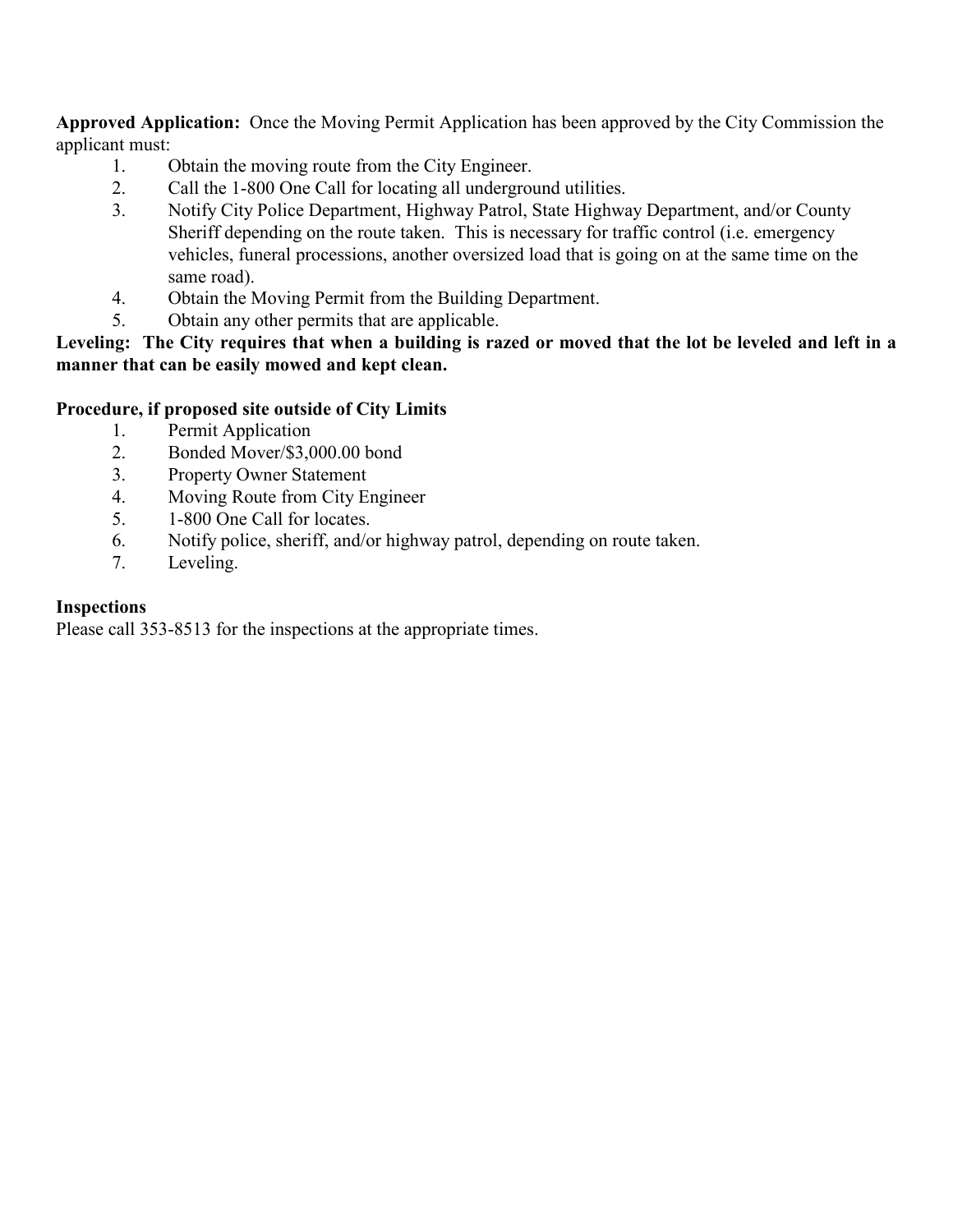#### APPLICATION FOR MOVING PERMIT

353-8513 Planning & Inspection Offices PO Box 1369

City of Huron

| move a building or structure as described below: | do hereby make application for a moving permit to |
|--------------------------------------------------|---------------------------------------------------|
| WIDTH:<br><b>ENGTH:</b>                          | HEIGHT:                                           |
| TYPE OF STRUCTURE: Frame                         | Masonry<br>Steel                                  |
| Presently used as a:                             |                                                   |
| Present Location:                                |                                                   |
| Structure to be used for:                        |                                                   |
| Proposed Location:                               |                                                   |
| Legal Description:                               |                                                   |

I hereby agree to the following requirements:

- 1. If water and/or sewer service is present:
	- A. I will notify the Water/Sewer Service Department BEFORE starting any work so that all work will be completed in a manner in accordance with City standards.
	- B. I will cap the sewer service at the property line in an approved manner.
	- C. I will shut off the water service at the street corporation in an approved manner.
- 2. Any below grade depression, basement, etc. shall be filled to grade level.
- 3. The property will be cleared of all debris, leveled, and left in a manner that it can be easily mowed and kept clean.
- 4. The moving of the building/structure shall be completed by

The undersigned hereby agrees to comply with all City Ordinances and regulations applying to Moving Permits in the City of Huron, South Dakota, and to comply with all building, plumbing, electrical, fire, health, and safety ordinances of the City of Huron that are applicable to the building or structure to be moved.

# FAILURE TO COMPLY WITH THE ABOVE REQUIREMENTS MAY MAKE LEGAL ACTION NECESSARY.

| Signature:       | Date:  |  |
|------------------|--------|--|
| Present Address: | Phone: |  |

Placement: Please draw the plot plan of the proposed location for your structure on the back of this page, if the proposed site is within the city limits of Huron, also include the moving route.